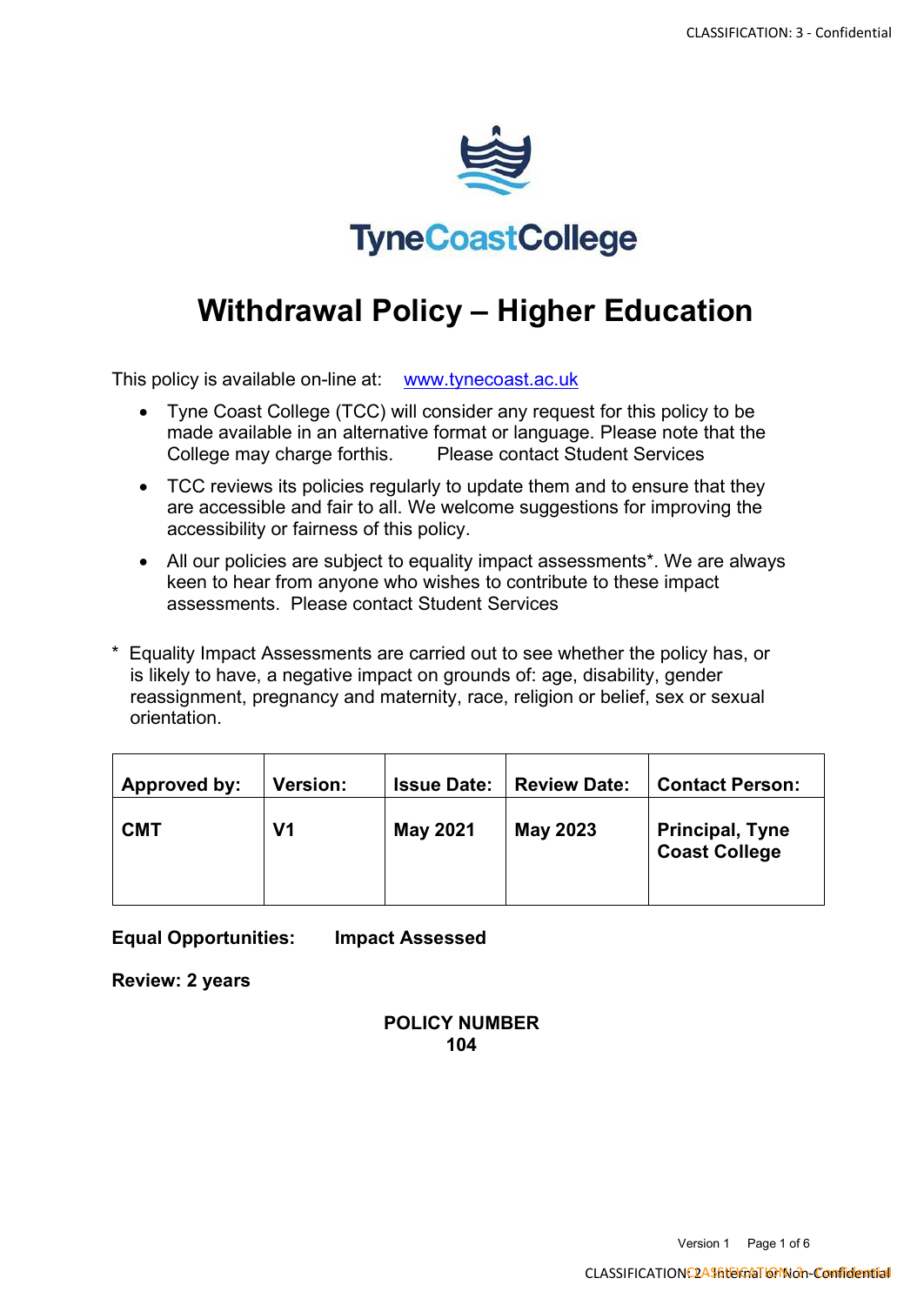## **WITHDRWAL POLICY – HIGHER EDUCATION**

## **1. Policy Statement**

It is acknowledged that, during their period of registration, students may experience a range of significant challenges which may compromise their ability to attend and continue to fully engage with their programme of study. This Policy will ensure that deferral or withdrawal from a Higher Education programmes is valid and fair. All decisions concerning deferral or withdrawal should be taken in an open manner which does not disadvantage any student due to their age, disability, gender, race or religion whilst meeting the requirements of the Awarding Bodies/HEI's.

#### 1. Terminology

#### 1.1.Deferral

Deferral is a recognised and authorised break from studies where there is no academic engagement.

If a student wishes to defer from a course, they must inform the Course Leader in writing. The Finance department will advise the student of the fee for which they may be liable, based on their last date of attendance at College. Any pre-existing College processes, (eg investigations into plagiarism, misconduct, etc.) will normally continue during any approved deferral period.

When a student defers their studies and intends to return the following academic year, they will need to re-apply for Student Finance for that academic year. The period for which they were in attendance will be classed as a period of study by Student Finance and will therefore have an impact on any future funding. If a student had to defer for personal reasons outside of their control, they may ask Student Finance to disregard the period of study which led to their withdrawal.

The College is required by law to withdraw immigration sponsorship for deferring students who have entered the UK on a Tier 4 Student Visa. This will normally mean that they will be required to leave the UK for their period of Leave of Absence (as will any of their dependants).

## 1.2.Withdrawal

Withdrawal is the process by which a student may leave the College other than through the successful completion of their programme of study. Student withdrawals may be either temporary or permanent and may take be student-led (the student may choose to withdraw) or College-led (eg, lack of attendance).

When a student withdraws, MIS informs the Finance Department of the amounts / details of any invoices to be raised to either the student or their sponsor for periods of learning up until they defer/withdraw. MIS also informs Student Finance via its portal that the student has withdrawn from their studies. The period for which the student was in attendance will be classed as a period of study by Student Finance and will therefore have an impact on any future funding, should the student wish to return to HE. If a student had to withdraw for personal reasons outside of their control, they may ask Student Finance to

Version 1 Page 2 of 6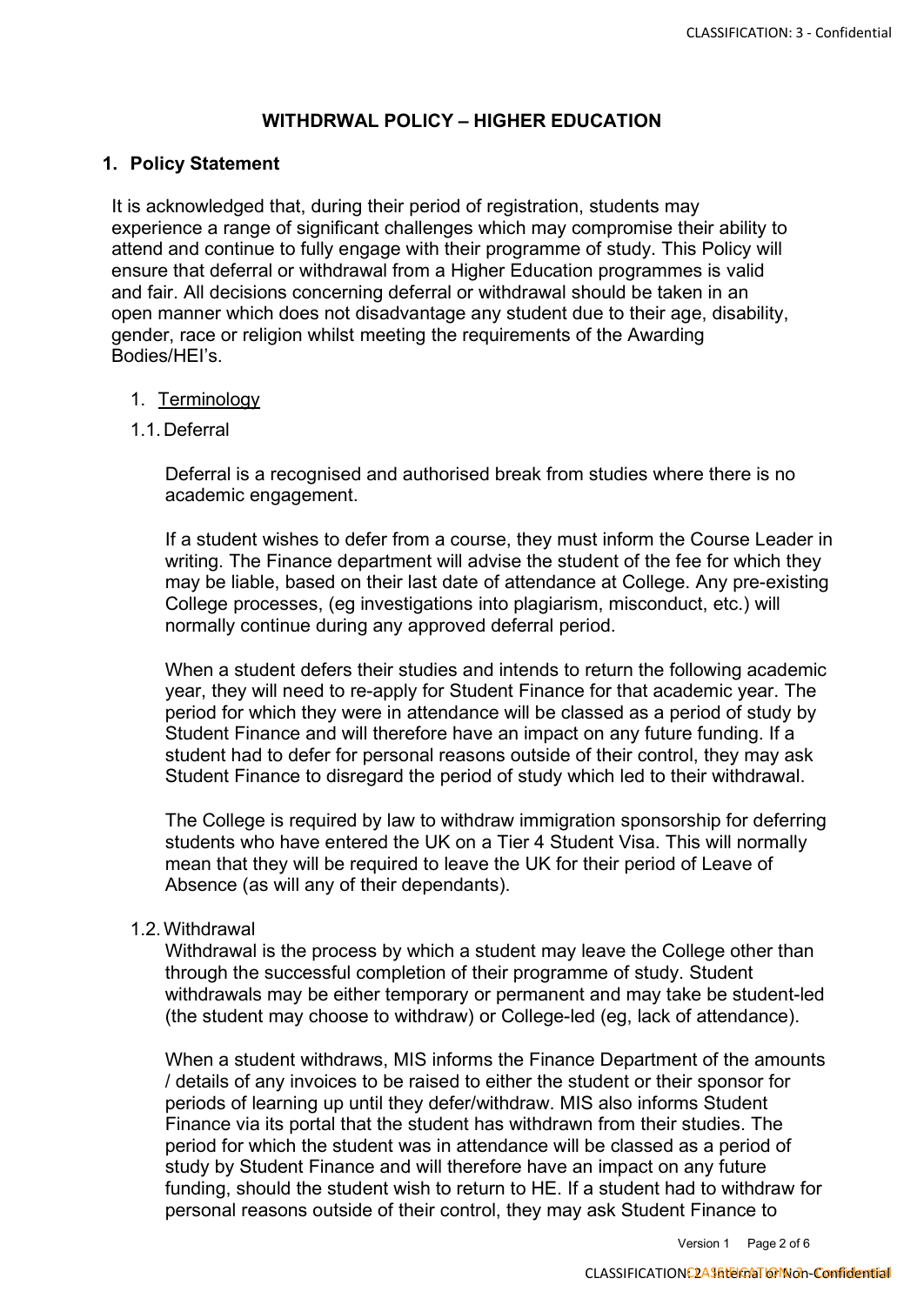disregard the period of study which led to their withdrawal.

- 2. Permanent Withdrawal (Student-Led)
- 2.1.Where a student no longer wishes to continue with their programme of study, they may withdraw from their programme of study. Students considering withdrawal are advised to discuss their circumstances with their Course Leader as soon as possible.
- 2.2.Withdrawal should normally be notified by form to the Head of School. The form should set out the reason for withdrawal and the date from which the student wishes the withdrawal to commence. This should not normally be prior to the submission of the form. The Course Leader may wish to conduct an exit interview with the student, and where the course has particular requirements may need to ensure that the student returns certain belongings (eg, lap top, library resources, etc). The student will be advised as to all options available to them and may be advised to seek financial advice from Student Support and to seek IAG from Student Services / Gateway.
- 2.3.Withdrawal will not normally be backdated.
- 2.4. The student will receive confirmation of their withdrawal in writing. The letter will contain the date from which the withdrawal applies. The letter will also detail any conditions of withdrawal where these may apply (eg, the return of outstanding library resources or other equipment).
- 2.5. The date on which the withdrawal commences, as indicated in the outcome letter to the student, will be the date according to which reassessment of fee liability will be calculated.
- 2.6.Any work submitted by the student prior to their date of withdrawal will be marked and considered at the next available Programme Assessment Board. The student will be considered for any fall-back awards due and any credit accrued will be awarded. The student will be notified of the outcome of the Programme Assessment Board, and will have the right to appeal.
- 2.7.Students who have withdrawn will need to reapply (via UCAS or direct application) should they wish to re-join the College, whether studying the same or a different course. Where relevant, and in line with our Academic Principles and Regulations, recognition of any credit attained during their previous study may be taken into consideration. The decision to readmit will be made by the Course Leader, applying the relevant entry criteria for the course for which the student has applied.
- 2.8. The College will retain a record of 'Student Led Withdrawals' and the reasons for withdrawal, which will be accessible to relevant College staff for the purposes of considering re-admission.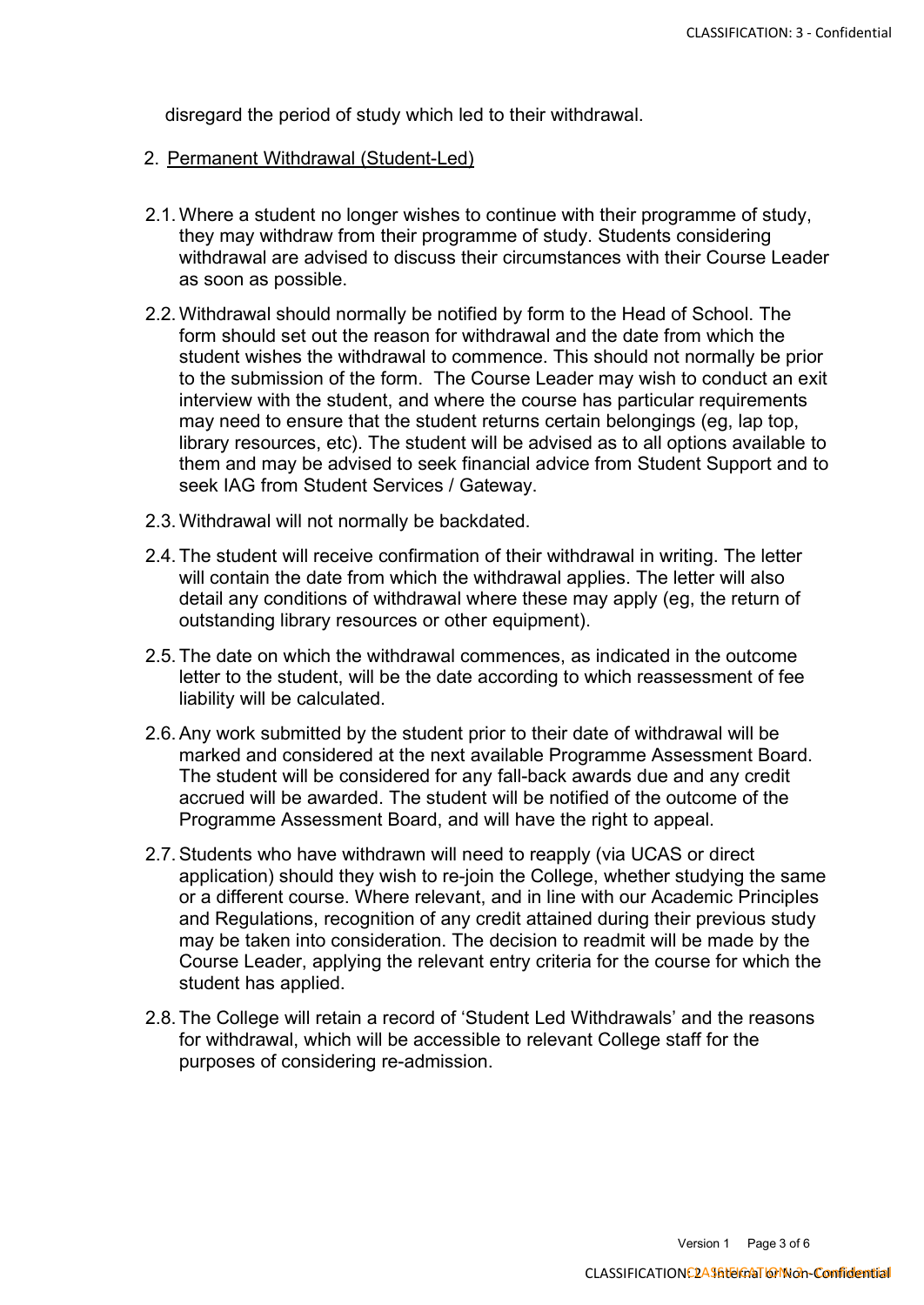#### 3. Withdrawal (Permanent College-Led)

- 3.1.Withdrawal on the grounds of lack of academic progress or failure is decided by a Programme Assessment Board. The student will be notified of the outcome of the Programme Assessment Board, and will have the right to appeal.
- 3.2.Withdrawal will be undertaken in line with the process set out in the Student Attendance Policy. Any student withdrawn for reasons of attendance will be considered for any fall-back awards due and any credit accrued will be awarded. The student will be notified of the outcome of the Programme Assessment Board, and will have the right to appeal.
- 3.3.Students who fail to enrol on their course at the expected point/date are required to make contact with the College to explain the reasons for this within 2 weeks of their expected (re-)enrolment date. Where the student fails to provide good reason for their failure to enrol, or where the student fails to make contact with the College during this 2-week period, this will normally result in the termination of that student's registration.
- 3.4.Re-admittance to the same programme of study is at the discretion of the Head of School. Re-admittance to an alternative programme may be considered, however the student's previous academic record will be taken into account. Where an subsequent application is made for an alternative programme of study, the decision to readmit will be made by the relevant Course Leader, applying the relevant entry criteria for the course for which the student has applied, and consulting with the Course Team if the course is closely related to that from which the student withdrew.
- 3.5.Students who have been withdrawn for reasons of non-attendance or lapsed enrolment may be considered for re-admittance to the same or an alternative programme, however the student's previous academic record may be taken into account. The decision to readmit will be made by the relevant Course Leader, applying the relevant entry criteria for the course, and consulting with the Course Team in the case where the course is the same or closely related to that from which the student was withdrawn for reasons of non-attendance.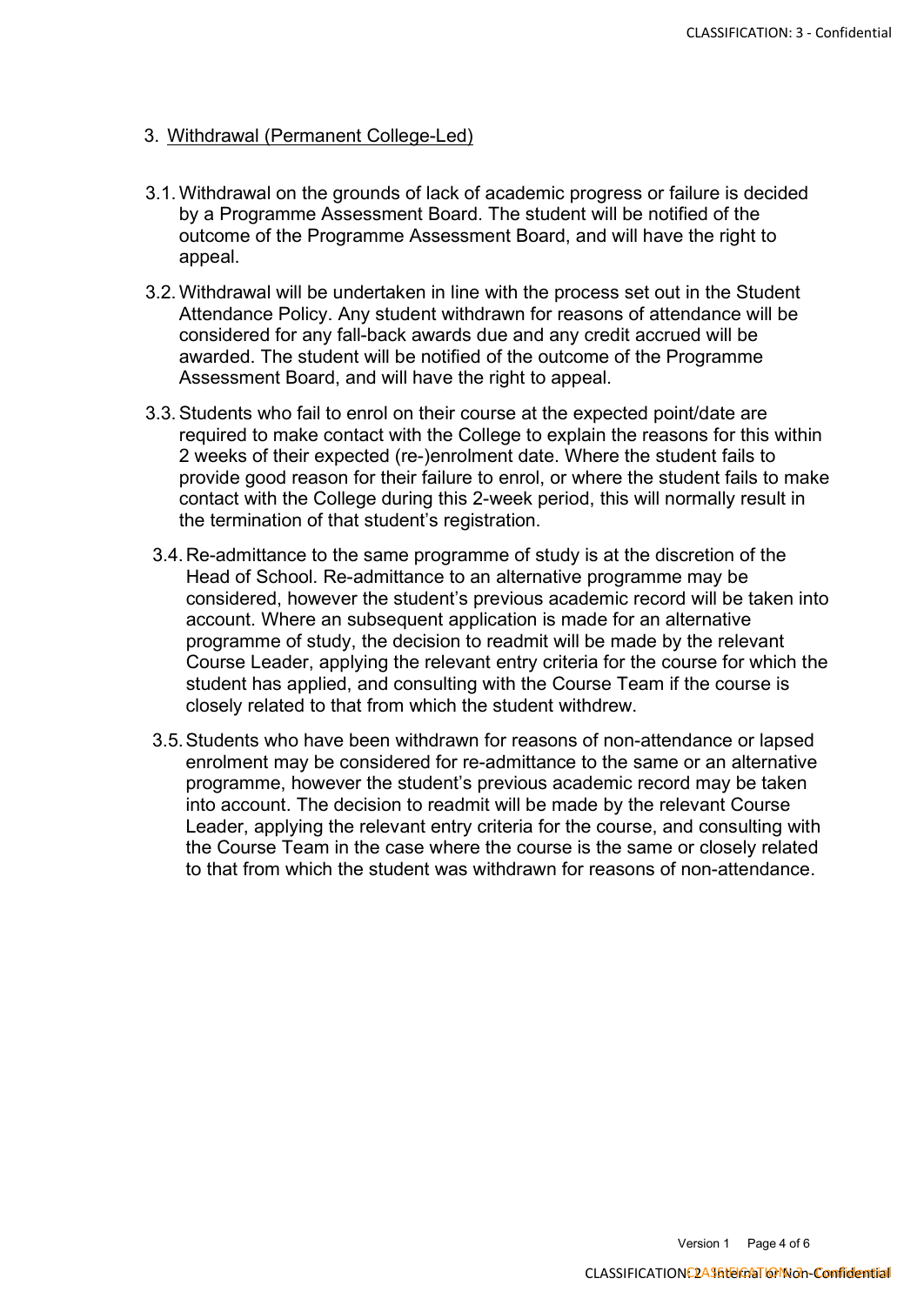## 4. **Scope**

This policy relates to all higher education at English NQF/QCF Level 4 and above,including franchised provision.

#### 5. **Legislation**

There is no current legislation applicable to this Policy.

#### 6. **Responsibilities**

- 6.1. The Principal has responsibility for implementing this Policy.
- 6.2. The Heads of School/Assistant Principals are responsible for overseeing the implementation of section 5.
- 6.3. Teaching Staff are responsible for meeting students' entitlements as described in Section 1.2.

#### 7. **Actions to Implement and Develop Policy**

- 7.1. College Managers should ensure that:
	- 7.1.1. All teaching staff are fully conversant with this Policy and the requirements itplaces on them.
	- 7.1.2. All staff are competent to undertake their roles and responsibilities.
	- 7.1.3. All staff actively promote the principles of equality and diversity and are awareof who to approach for the provision of further advice for learners who have a disability/learning difficulty.
	- 7.1.4. All newly appointed staff, including Agency staff have, as part of their induction, training opportunities to meet the basic requirements of this Policy.
	- 7.2.Teaching Staff should ensure that:
		- 7.2.1 Attendance records are maintained and up to date.
		- 7.2.2 Students are made aware of this Policy and the implications of possible deferral and withdrawal.
		- 7.2.3 Any challenge or appeal by students against withdrawal decisions are dealt with in an open and professional manner consistent with the assessment/attendance regulations for the course.
	- 7.3.Students should ensure that they:
		- 7.3.1 Make a positive commitment and contribution to their own developmentand individual learning targets/goals. Pay careful attention to the attendance requirements.